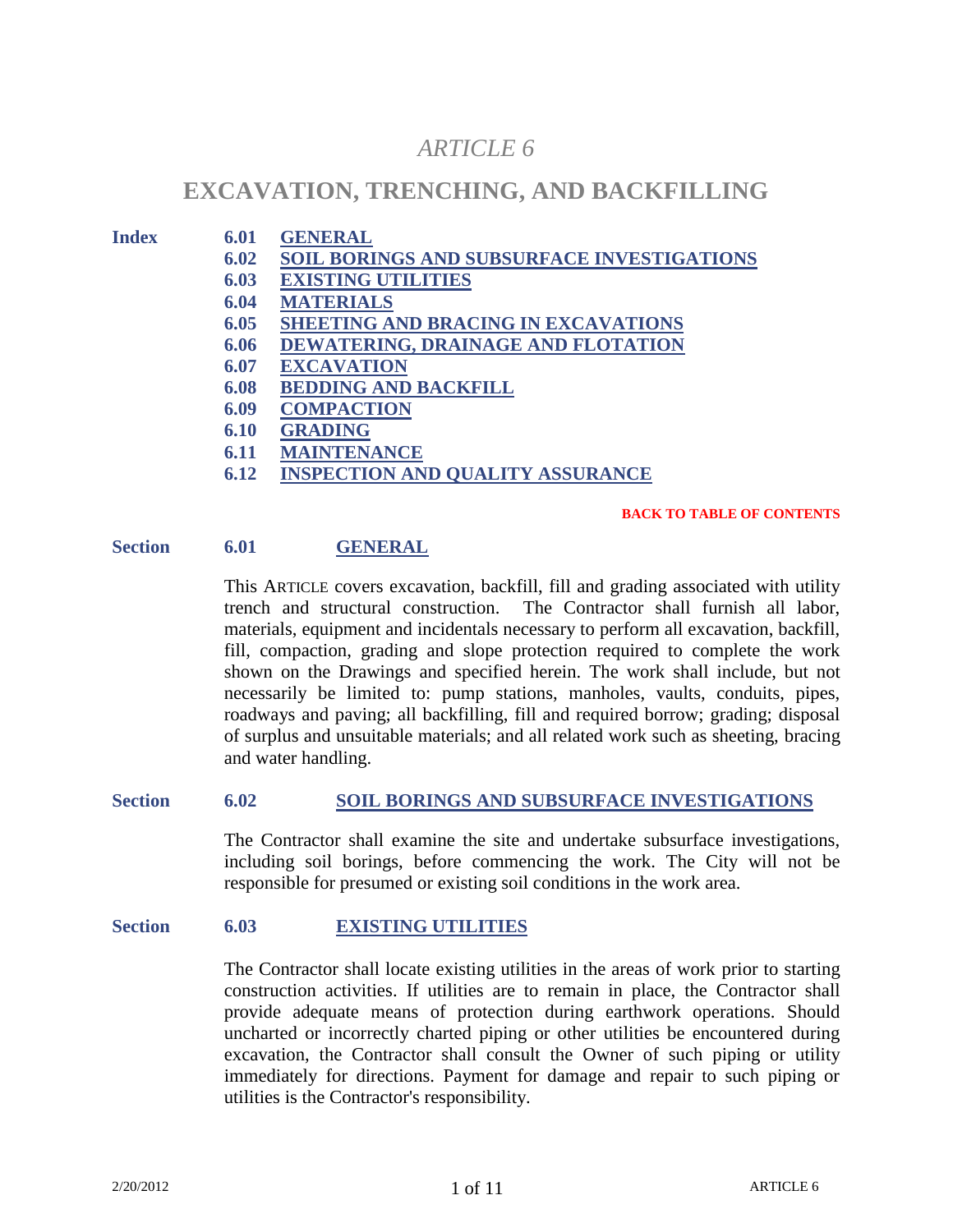The City shall not be responsible for uncharted or incorrectly charted water and wastewater mains or other utilities. It is the Contractor's responsibility to ensure that such facilities exist at the presumed point prior to commencing construction.

# **Section 6.04 MATERIALS**

6.04.01 General

Materials for use as bedding and backfill shall be as described under this Section. The Contractor shall, upon request by the City, make an appropriate sample of this material available for testing by the City or its designated representative.

## 6.04.02 Structural Fill

Materials for structural fill shall be bedding rock or select common fill as specified herein or other suitable material as approved by the City.

## 6.04.03 Common Fill

Common fill shall consist of mineral soil, substantially free of clay, organic material, loam, wood, trash and other objectionable material which may be compressible or which cannot be compacted properly. Common fill shall not contain stones larger than 6 inches in any dimension, asphalt, broken concrete, masonry, rubble, or other similar materials. It shall have physical properties such that it can be readily spread and compacted during filling. Additionally, common fill shall be no more than 12% by weight finer than the No. 200 mesh sieve unless finer material is approved for use in a specific location by the City.

Material falling within the above Specifications, encountered during the excavation, may be stored in segregated stockpiles for reuse. All material which in the opinion of the City is not suitable for reuse, shall be spoiled as specified herein for disposal of unsuitable materials.

#### 6.04.04 Select Common Fill

Select common fill shall be as specified above from common fill, except that the material shall contain no stones larger then 1½ inches in largest dimension, and shall be no more than 5% by weight finer than the No. 200 mesh sieve.

#### 6.04.05 Bedding Rock

Bedding rock shall be  $\frac{3}{16}$  inch to  $\frac{3}{4}$  inch washed and graded stone (FDOT #57). This stone shall be graded so that 90% to 100% will pass a ¾ inch screen and 95% to 100% will be retained on a No. 8 screen. No stones larger then 1 inch in any dimension shall be accepted.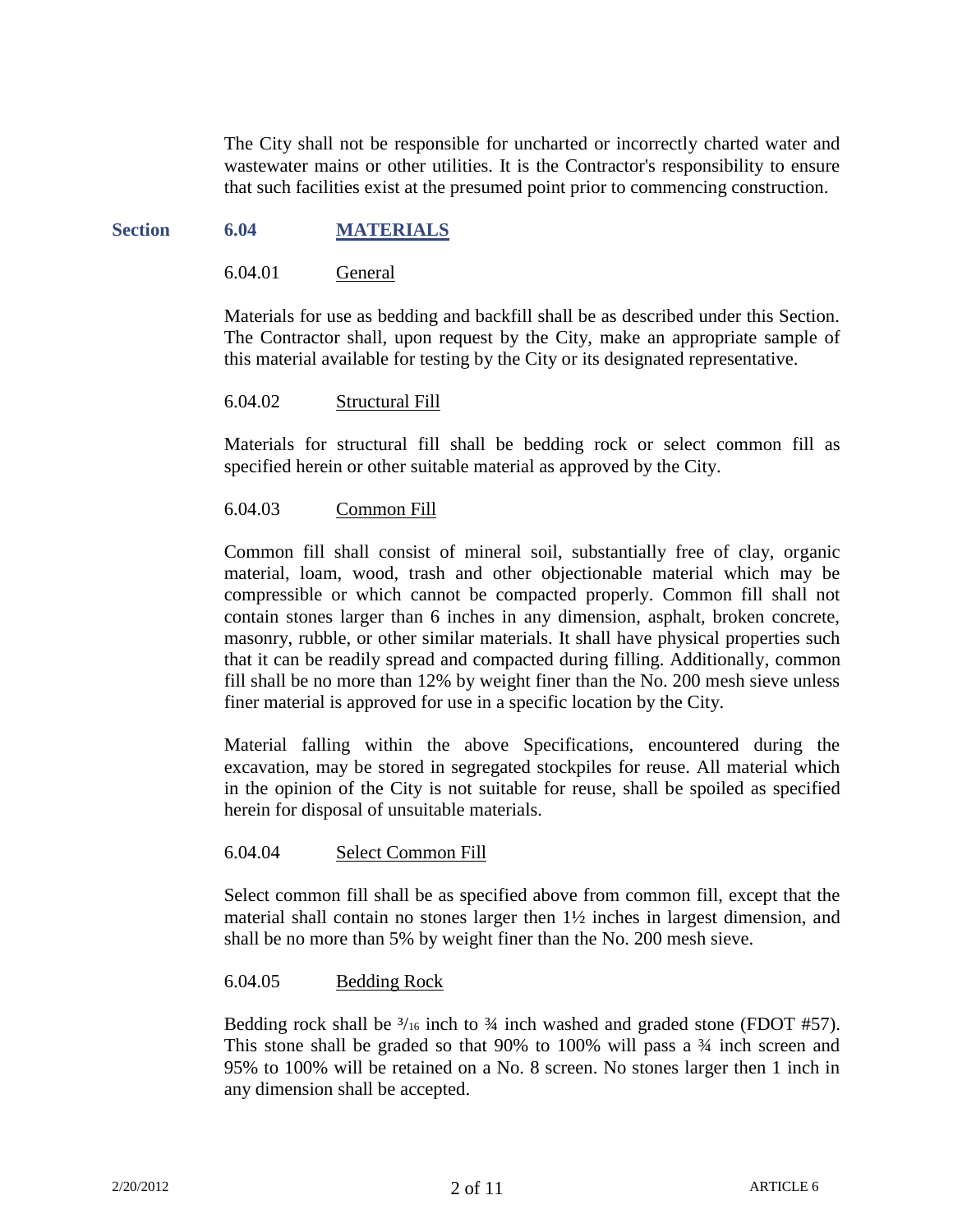| Table 6-1 |                                                               |                                                                                                         |                                  |                       |
|-----------|---------------------------------------------------------------|---------------------------------------------------------------------------------------------------------|----------------------------------|-----------------------|
|           | <b>Type of Fill</b>                                           | <b>Usage</b>                                                                                            | <b>Final</b><br><b>Compacted</b> | $\frac{\%}{\sqrt{2}}$ |
| 1)        | <b>Trenched Pipe</b><br>Foundation,<br>Bedding, and Haunching | Beneath piping                                                                                          | 6"                               | 98                    |
| 2)        | <b>Trenched Pipe</b><br>Cover                                 | Over and/or around piping                                                                               | 6"                               | 98                    |
| 3)        | <b>Utilities Trench Backfill</b>                              | "Influence area" beneath other piping<br>or utility lines                                               | 8"                               | 98                    |
|           |                                                               | "Influence area" beneathrigid paving<br>and railroad tracks                                             | 6"                               | 98                    |
|           |                                                               | "Influence area" beneath<br>non-rigid paving                                                            | 9"                               | 98                    |
|           |                                                               | Adjacent to or under<br>structures                                                                      | 9"                               | 98                    |
| 4)        | <b>Structural Fill</b>                                        | All locations under minor<br>structures (manhole, etc.)                                                 | 8"                               | 98                    |
| 5)        | <b>Granular Fill</b>                                          | Below concrete slabbedding,<br>foundations, rigid paving, and<br>excavated areas adjacent to structures | 8"                               | 98                    |
| 6)        | <b>Structural Backfill</b>                                    | (See Trench Backfill)                                                                                   |                                  |                       |
| 7)        | <b>General Site Grading</b>                                   | Fill in other locations<br>not covered herein                                                           | 12"                              | 92                    |
|           |                                                               | <b>Topsoil Placement</b>                                                                                | 12"                              | 92                    |

"Influence area" shall be considered the area within lines sloped downward at  $45^{\degree}$ from the outer edges of paving, foundations, and utility lines.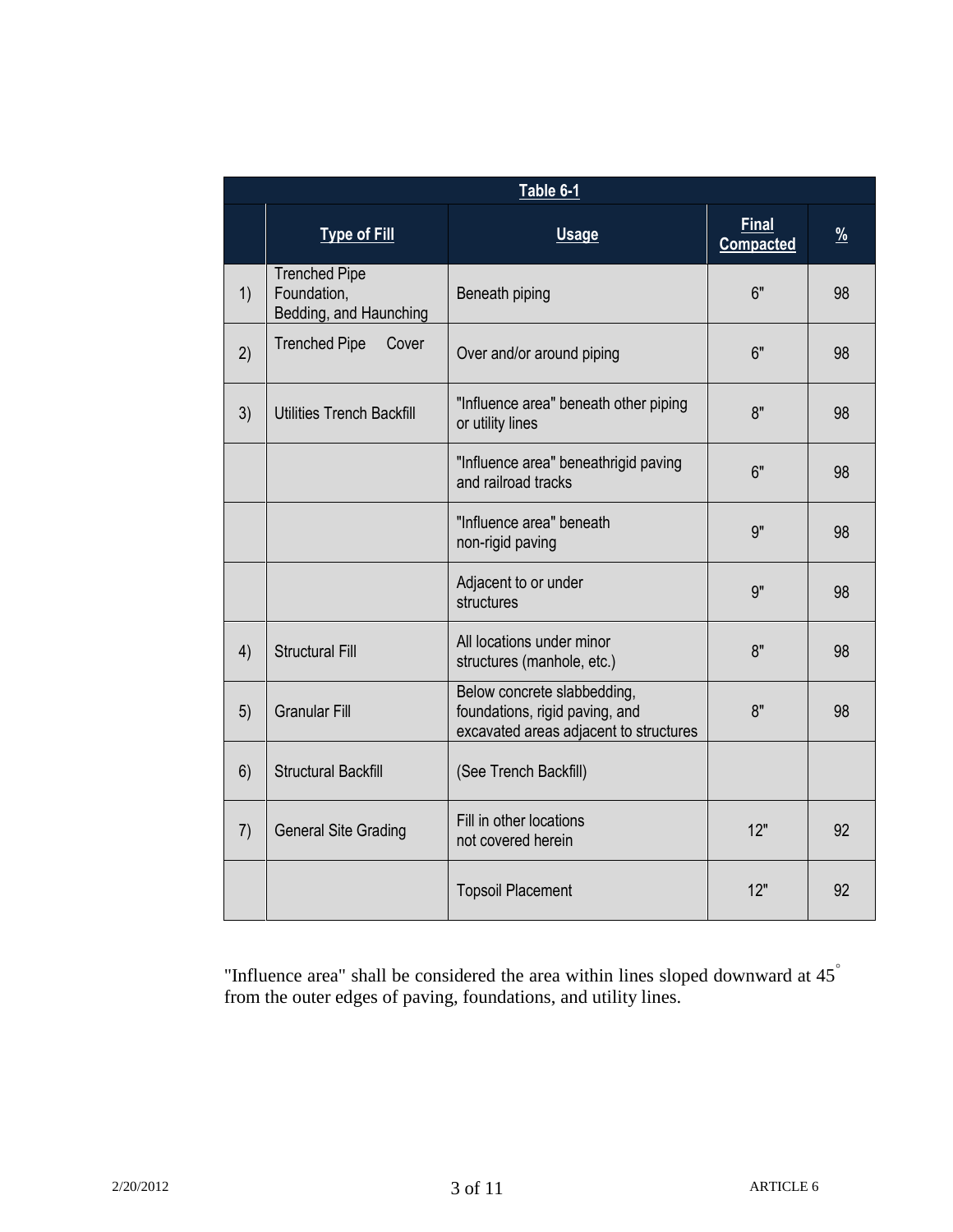# **Section 6.05 SHEETING AND BRACING IN EXCAVATIONS**

# 6.05.01 General

If required to support the sides of excavations, to prevent any movement which could in any way diminish the width of the excavation below that necessary for proper construction and to protect adjacent structures, existing piping and/or foundation material from disturbance, undermining or other damage, the CONTRACTOR shall construct and maintain sheeting and bracing. Care shall be taken to prevent voids outside of the sheeting, but if voids are formed, they shall be immediately filled and rammed.

## 6.05.02 Miscellaneous Requirements

For trench sheeting for pipes, no sheeting is to be withdrawn if driven below middiameter of any pipe and no wood sheeting shall be cut off at a level lower than one foot above the top of any pipe unless otherwise directed by the TWA. If, during the progress of the WORK, the TWA decides that additional wood sheeting should be left in place, it may direct the CONTRACTOR to do so. If steel sheeting is used for trench sheeting, removal shall be as specified above, unless written approval is given by the TWA for an alternate method of removal. All sheeting and bracing not left in place shall be carefully removed in such a manner as not to endanger the construction of other structures, utilities, existing piping or property. Unless otherwise approved or indicated on the Drawings or in the Specifications, all sheeting and bracing shall be removed after completion of the substructure. All voids left or caused by withdrawal of sheeting shall be immediately refilled with sand by ramming with tools specially adapted to that purpose, by watering or otherwise as may be directed.

The right of the TWA to order sheeting and bracing left in place shall not be construed as creating an obligation on its part to issue such orders, and its failure to exercise its right to do so shall not relieve the CONTRACTOR from liability for damages to persons or property occurring from or upon the work occasioned by negligence or otherwise, growing out of a failure on the part of the CONTRACTOR to leave in place sufficient sheeting and bracing to prevent any caving or moving of the ground.

The CONTRACTOR shall construct the sheeting outside the neat lines of the foundation unless indicated otherwise to the extent he deems it desirable for his method of operation. Sheeting shall be plumb and securely braced and tied in position. Sheeting, bracing and cofferdams shall be adequate to withstand all pressures to which the structure will be subjected. Pumping, bracing and other work within the cofferdam shall be done in a manner to avoid disturbing any construction already performed. Any movement or bulging, which may occur, shall be corrected by the CONTRACTOR at his own expense so as to provide the necessary clearances and dimensions.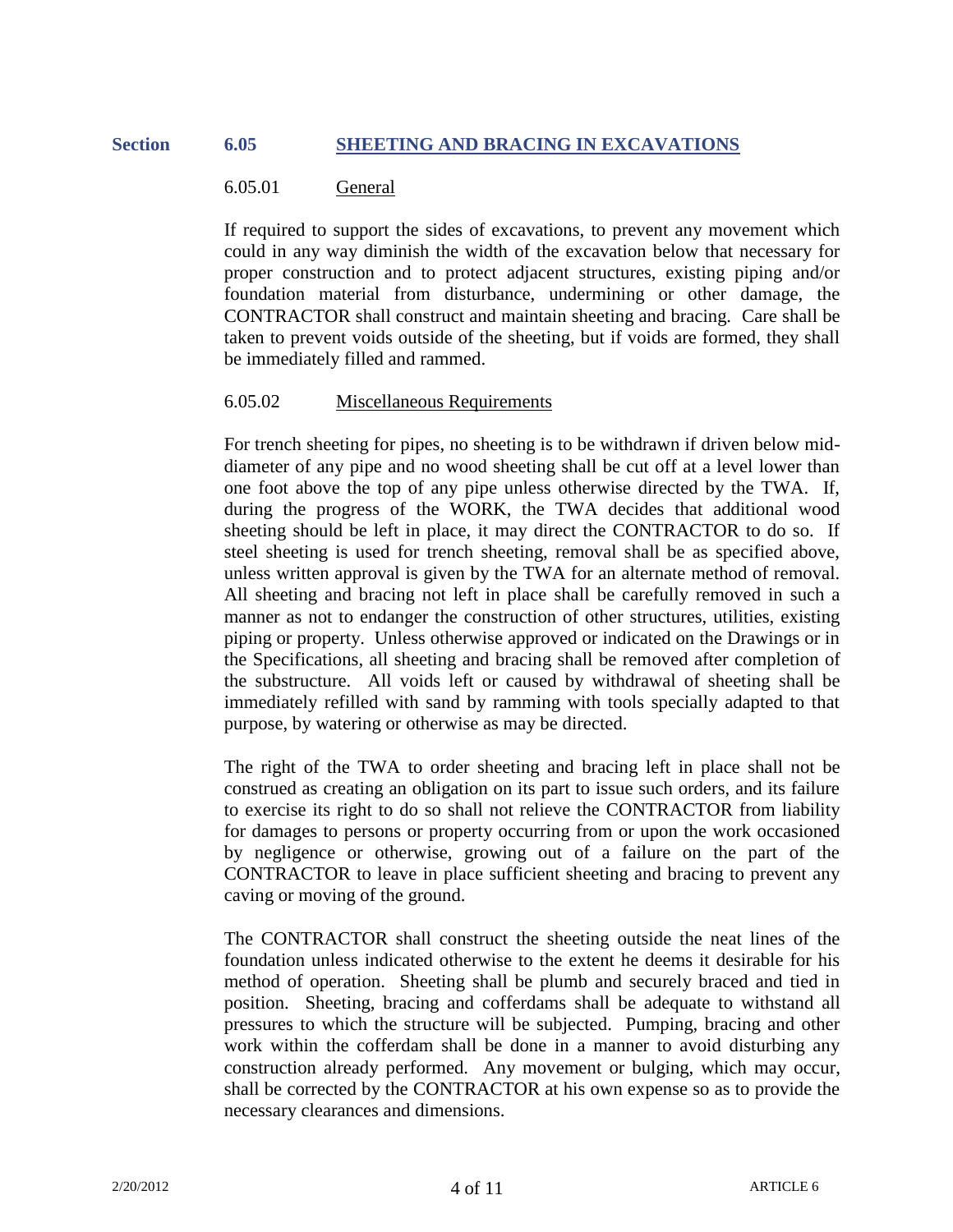# **Section 6.06 DEWATERING, DRAINAGE AND FLOTATION**

# 6.06.01 General

The Contractor shall excavate, construct and place all pipelines, concrete work, fill, and bedding rock, in-the-dry. In addition, the Contractor shall not make the final 24 inches of excavation until the water level is a minimum of 1 foot below proposed bottom of excavation. For purposes of these Specifications, "in-the-dry" is defined to be within 2% of the optimum moisture content of the soil. The City reserves the right to ask the Contractor to demonstrate that the water level is a minimum of 1 foot below proposed bottom of excavation before allowing the construction to proceed.

Discharge water shall be clear with no visible soil particles and must be in compliance with all Regulatory Agency Requirements. Discharge from dewatering shall be disposed of in such a manner that it will not interfere with the normal drainage of the area in which the work is being performed, create a public nuisance, or form ponding. The operations shall not cause injury to any portion of the work completed, or in progress, or to the surface of streets, or to private property. The dewatering operation shall comply with the requirements of appropriate regulatory agencies. Additionally, where private property will be involved, advance permission shall be obtained by the Contractor. All dewatering activities shall comply with the current standards of SJRWMD and FDEP.

# 6.06.02 Additional Requirements

The Contractor shall, at all times during construction, provide and maintain proper equipment and facilities to remove promptly and dispose of properly all water entering excavations, and keep such excavations dry so as to obtain a satisfactory undisturbed subgrade foundation condition until the fill, structure, or pipes to be built thereon have been completed to such extent that they will not be floated or otherwise damaged by allowing water levels to return to natural elevations.

Dewatering shall at all times be conducted in such a manner as to preserve the natural undisturbed bearing capacity of the subgrade soils at proposed bottom of excavation.

It is expected that well points or other engineered dewatering systems will be required for pre-drainage of the soils prior to final excavation for some of the deeper in-ground structures, or piping and for maintaining the lowered groundwater level until construction has been completed to such an extent that the structure, pipeline or fill will not be floated or otherwise damaged. Well points shall be surrounded by suitable filter sand and negligible fines shall be removed by pumping.

The Contractor shall furnish all materials and equipment and perform all work required to install and maintain the drainage systems for handling groundwater and surface water encountered during construction of structures, pipelines and compacted fills.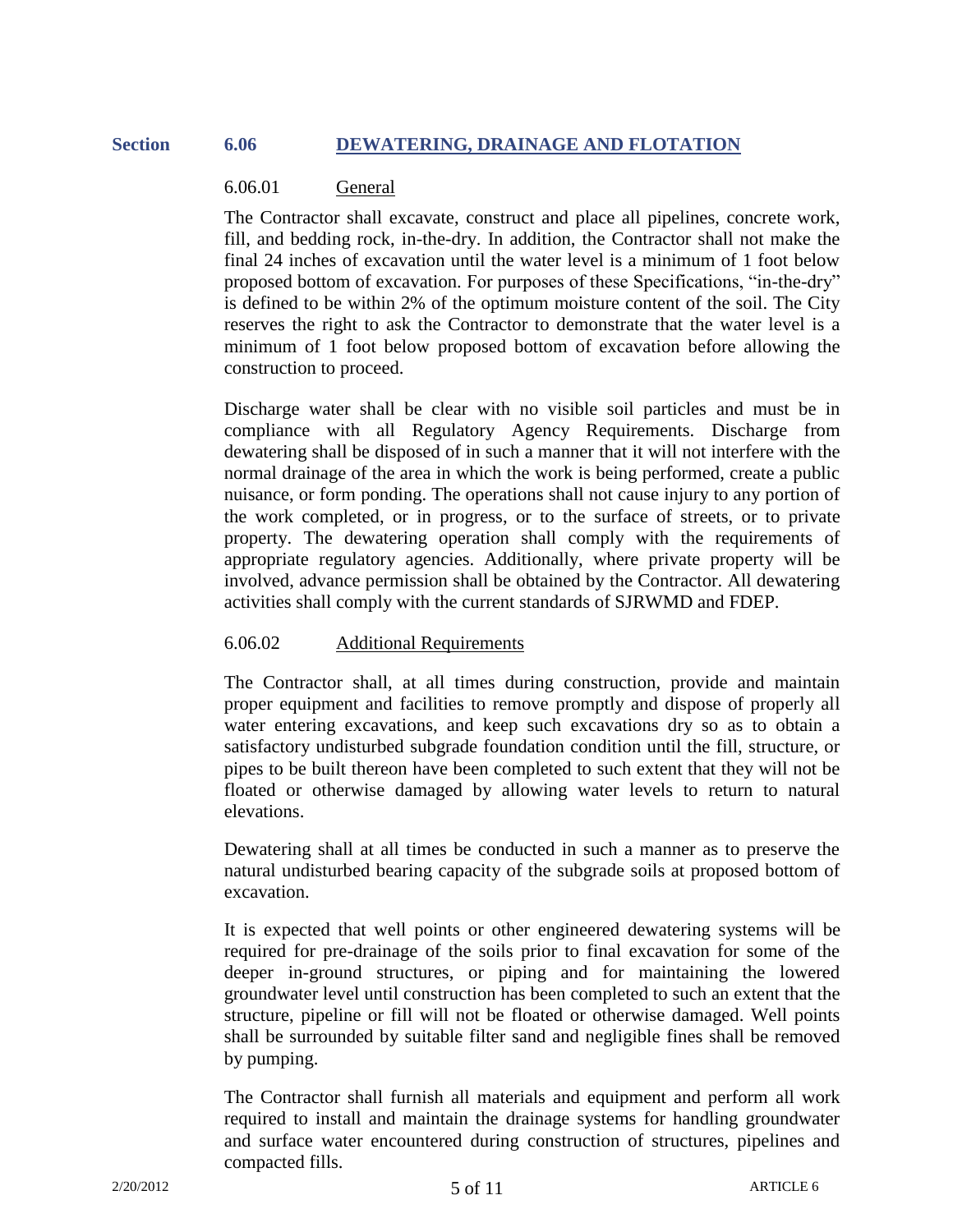During backfilling and construction, water levels shall be measured in observation wells located as directed by the City.

Continuous pumping shall be required as long as water levels are required to be below natural levels.

# **Section 6.07 EXCAVATION**

## 6.07.01 General

Excavation consists of removal, storage and disposal of material encountered when establishing required grade elevations and in accordance with the notes shown in the Contract Documents. Authorized earth excavation includes removal and disposal of pavements and other obstructions visible on ground surface, underground structures and utilities indicated to be demolished and removed, and other materials encountered that are not classified as rock excavation or unauthorized excavation. Unauthorized excavation consists of removal of material beyond the limits needed to establish required grade and subgrade elevations without specific direction of the City. Unauthorized excavation, as well as remedial work directed by the City, shall be at the Contractor's expense. Such remedial work shall be performed as directed by the City.

If requested by the City, when excavation has reached required subgrade elevations, a Geotechnical/Soils Engineer shall make an inspection of conditions. If the subgrade is unsuitable, Contractor shall carry excavation deeper and replace excavated material with select common fill or bedding rock, as directed by the City.

If the Contractor excavates below grade through error, for convenience, or through failure to properly dewater the excavation or disturbs the subgrade before dewatering is sufficiently complete, the Contractor may be directed by the City to excavate below grade and refill the excavation using select common fill or bedding rock.

Slope sides of excavations shall comply with Local Codes and Ordinances, and with OSHA requirements. Contractor shall shore and brace where sloping is not possible due to space restrictions or stability of the material excavated. Sides and slopes shall be maintained in a safe condition until completion of backfilling.

Contractor shall stockpile satisfactory excavated materials at a location approved by the City until required for backfill or fill. When needed in the work, material shall be located and graded at the direction of a Geotechnical/Soils Engineer. Stockpiles shall be placed and graded for proper drainage. All soil materials shall be located away from the edge of excavations. All surplus and/or unsuitable excavated material shall be legally disposed of by the Contractor. Any permits required for the hauling and disposing of this material shall be obtained by the Contractor prior to commencing hauling operations.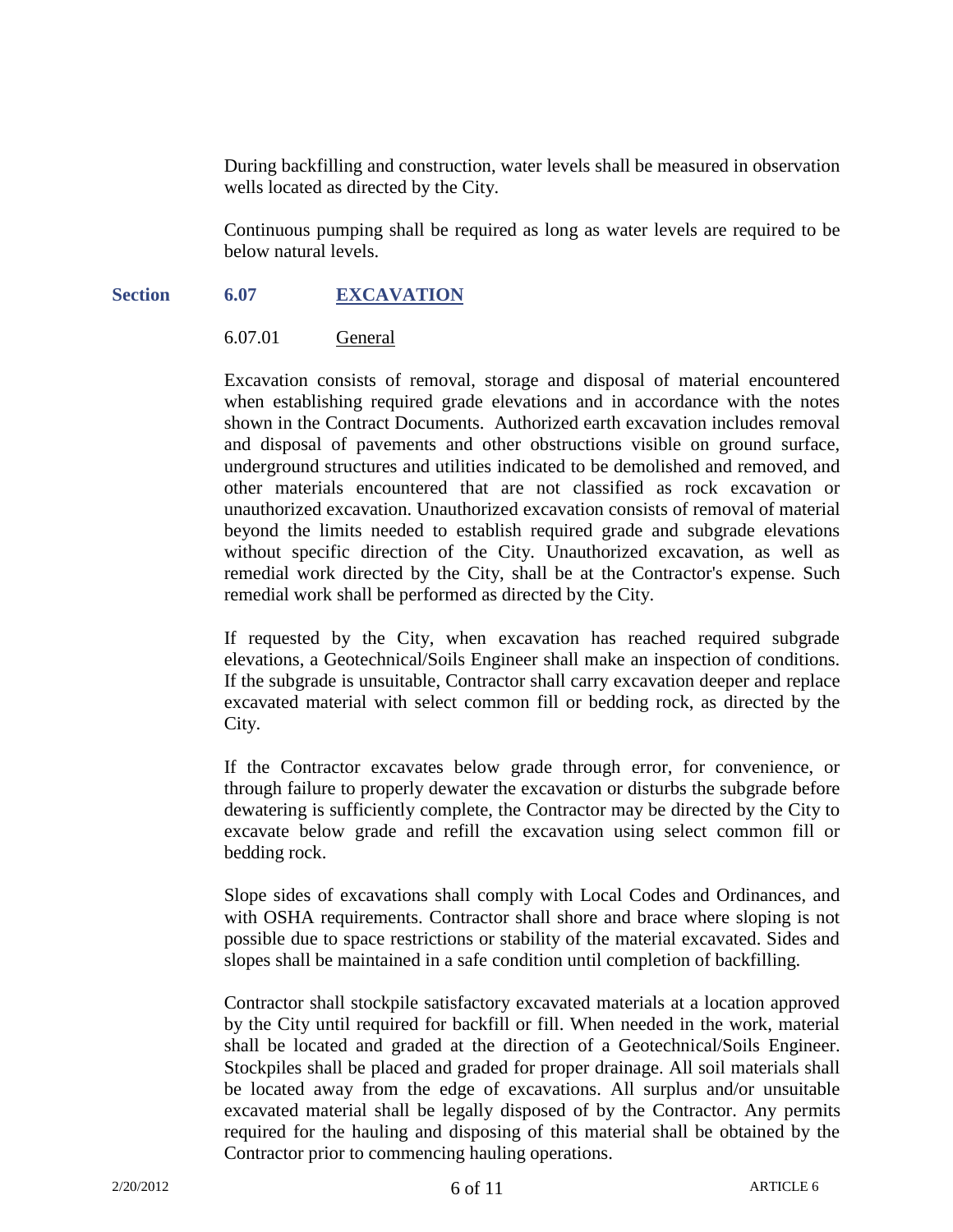# 6.07.02 Excavation For Structures

All such excavations shall conform to the elevations and dimensions shown in the Contract Documents within a tolerance of plus or minus 0.10 foot and extending a sufficient distance from footings and foundations to permit placing and removing form work, installation of services and other construction, inspection or as shown in the Contract Documents . In excavating for footings and foundations, care shall be exercised not to disturb the bottom of the excavation. Bottoms shall be trimmed to required lines and grades to leave a solid base to receive concrete.

# 6.07.03 Trench Excavation

Excavation for all trenches required for the installation of utility pipes shall be made to the depths indicated in the Contract Documents and in such manner and to such widths as will give suitable room for laying the pipe within the trenches, for bracing and supporting, and for pumping and drainage facilities. The bottom of the excavations shall be firm and dry and in all respects acceptable to the City.

Excavation shall not exceed normal trench width as specified in the Typical City Details attached as part of this Manual. Any excavation which exceeds the normal trench width shall require special backfill requirements as determined by the City.

Where pipes are to be laid in bedding rock, select common fill or encased in concrete, the trench may be excavated by machinery to or just below the designated subgrade, provided that the material remaining in the bottom of the trench is no more than slightly disturbed.

Where the pipes are to be laid directly on the trench bottom, the lower part of the trenches shall not be excavated to grade by machinery. The last of the material being excavated shall be done manually in such a manner that will give a shaped bottom, true to grade, so that pipe can be evenly supported on undisturbed material, as specified in the Typical City Details attached as part of this Manual. Bell holes shall be made as required.

# **Section 6.08 BEDDING AND BACKFILL**

#### 6.08.01 General

Material placed in fill areas under and around structures and pipelines shall be deposited within the lines and to the grades shown on the Drawings or as directed by the City, making due allowance for settlement of the material. Fill shall be placed only on properly prepared surfaces which have been inspected and approved by the City. If sufficient select common or common fill material is not available from excavation on-site, the Contractor shall provide fill as may be required.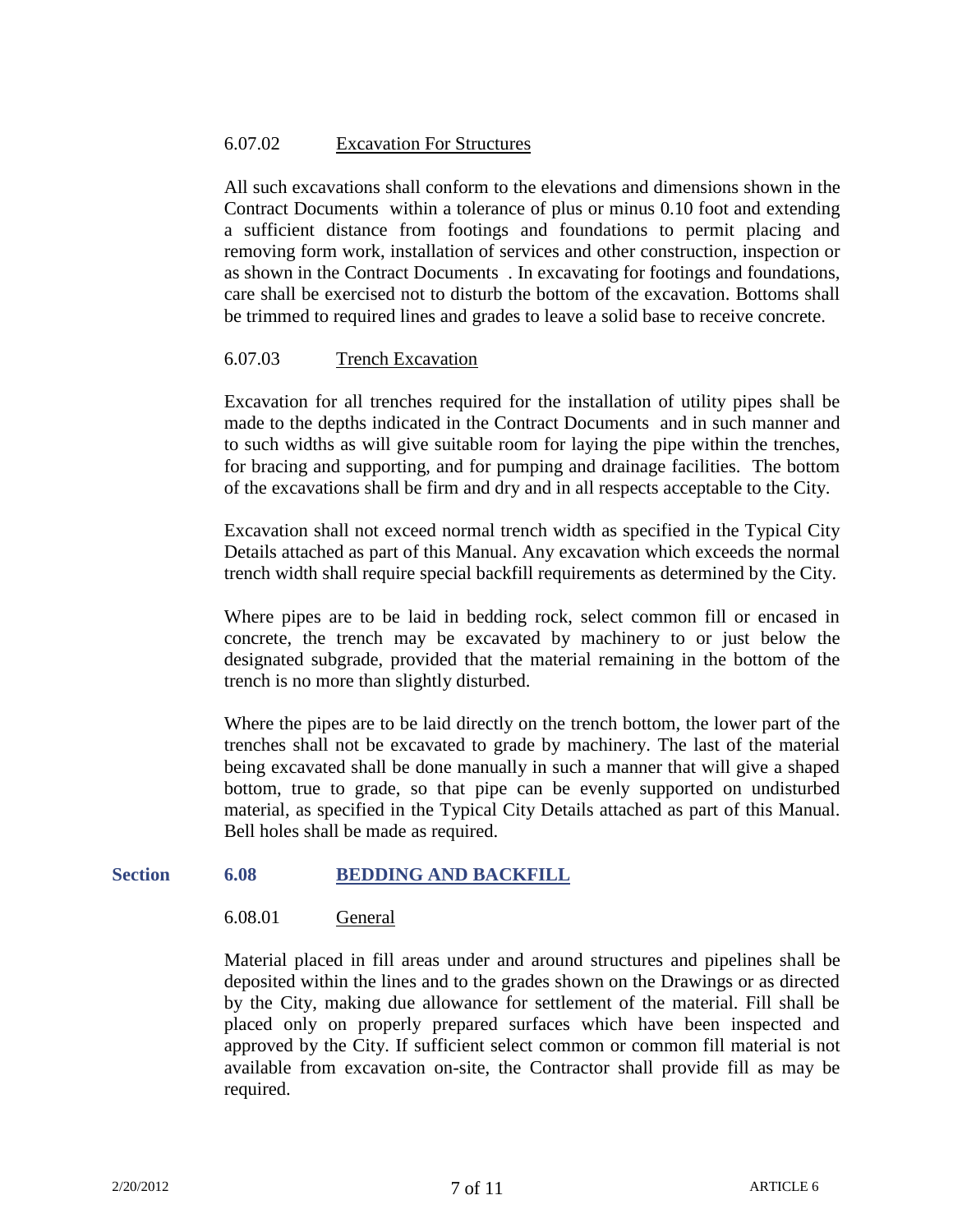Fill shall be brought up in substantially level lifts starting in the deepest portion of the fill. The entire surface of the work shall be maintained free from ruts and in such condition that construction equipment can readily travel over any section. Fill shall be placed and spread in layers by a backhoe or other approved method, unless otherwise specified. The Contractor shall assign a sufficient number of men to this work to insure satisfactory compliance with these requirements.

All fill materials shall be placed and compacted "in-the-dry". The Contractor shall dewater excavated areas as required to perform the work and in such manner as to preserve the undisturbed state of the natural inorganic soils.

Prior to filling, the ground surface shall be prepared by removing vegetation, debris, unsatisfactory soil materials, obstructions and deleterious materials. Contractor shall plow strip or break up sloped surfaces steeper than 1 vertical to 4 horizontal so that fill material will bond with the existing surface. When existing ground surface has a density less than that specified for the particular area classification, Contractor shall break up the ground surface, pulverize, moisturecondition to the optimum moisture content and compact to required depth and percentage of maximum density.

Before compaction, material shall be moistened or aerated as necessary to provide the optimum moisture content. Material which is too wet shall be spread on the fill area and permitted to dry, assisted by harrowing if necessary, until the moisture content is reduced to allowable limits. If added moisture is required, water shall be applied by sprinkler tanks or other sprinkler systems, which will insure uniform distribution of the water over the area to be treated and give complete and accurate control of the amount of water to be used. If too much water is added, the area shall be permitted to dry before compaction is continued. The Contractor shall supply all hose, piping, valves, sprinklers, pumps, sprinkler tanks, hauling equipment and all other materials and equipment necessary to place water in the fill in the manner specified. Contractor shall compact each layer to required percentage of maximum dry density or relative dry density in accordance with this Manual. Backfill or fill material shall not be placed on surfaces that are muddy, frozen or contain frost or ice. Contractor to Supply all materials and equipment necessary for proper installation.

# 6.08.02 Bedding and Backfill For Structures

Bedding rock shall be used for bedding under all structures as specified in the Latest Typical City Details. The Contractor shall take all precautions necessary to maintain the bedding in a compacted state and to prevent washing, erosion or loosening of this bed. Structural fill shall be used as backfill against the exterior walls of the structures. Fill shall be compacted sufficiently in accordance with these Specifications. If compaction is by rolling or ramming, material shall be wet down as required.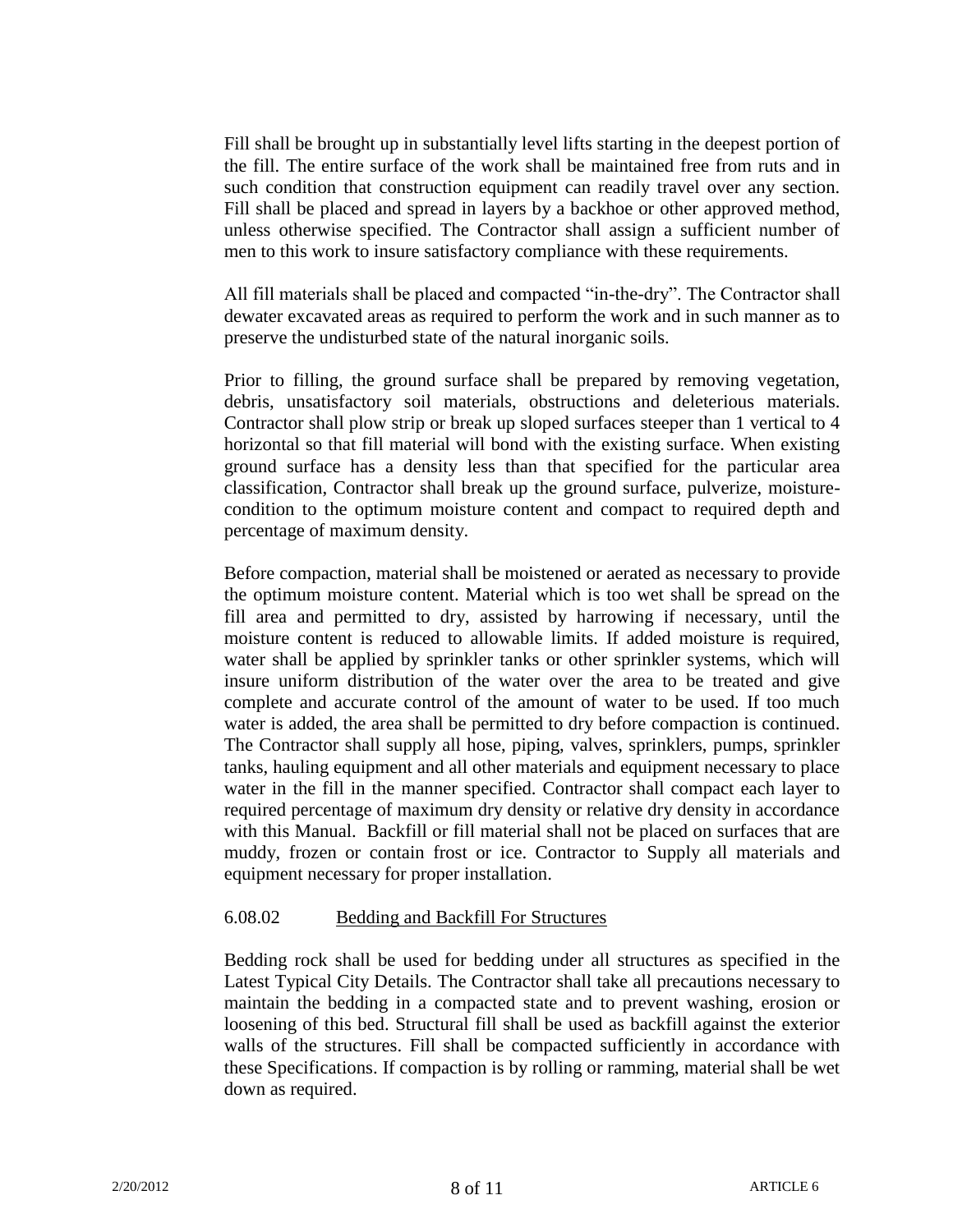Backfilling shall be carried up evenly on all walls of an individual structure. No backfill shall be allowed against walls until the walls and their supporting slabs, if applicable, have attained sufficient strength.

In locations where pipes pass through building walls, the Contractor shall take precautions to consolidate the fill up to an elevation of at least 1 foot above the bottom of the pipes. Structural fill in such areas shall be placed for a distance of not less than 3 feet either side of the center line of the pipe in level layers not exceeding 8 inches in depth.

The surface of filled areas shall be graded to smooth true lines, strictly conforming to grades indicated on the Drawings. No soft spots or uncompacted areas shall be allowed in the work.

Temporary bracing shall be provided as required during construction of all structures to protect partially completed structures against all construction loads, hydraulic pressure and earth pressure. The bracing shall be capable of resisting all loads applied to the walls as a result of backfilling.

# 6.08.03 Bedding and Backfill For Pipes

Bedding for pipe shall be as shown on the plans and as specified in the Typical City Details attached as part of this Manual. The Contractor shall take all precautions necessary to maintain the bedding in a compacted state and to prevent washing, erosion or loosening of this bed.

Backfilling over and around pipes shall begin as soon as practical after the pipe has been laid, jointed and inspected as specified in the Typical City Details attached as part of this Manual.

Any space remaining between the pipe and sides of the trench shall be carefully backfilled and spread by hand or approved mechanical device and thoroughly compacted with a tamper as fast as placed, up to a level of 1 foot above the top of the pipe. The filling shall be carried up evenly on both sides. Compaction shall be in accordance with this Manual.

The remainder of the trench above the compacted backfill, as just described above, shall be filled and thoroughly compacted in uniform layers. Compaction shall be in accordance with this Manual.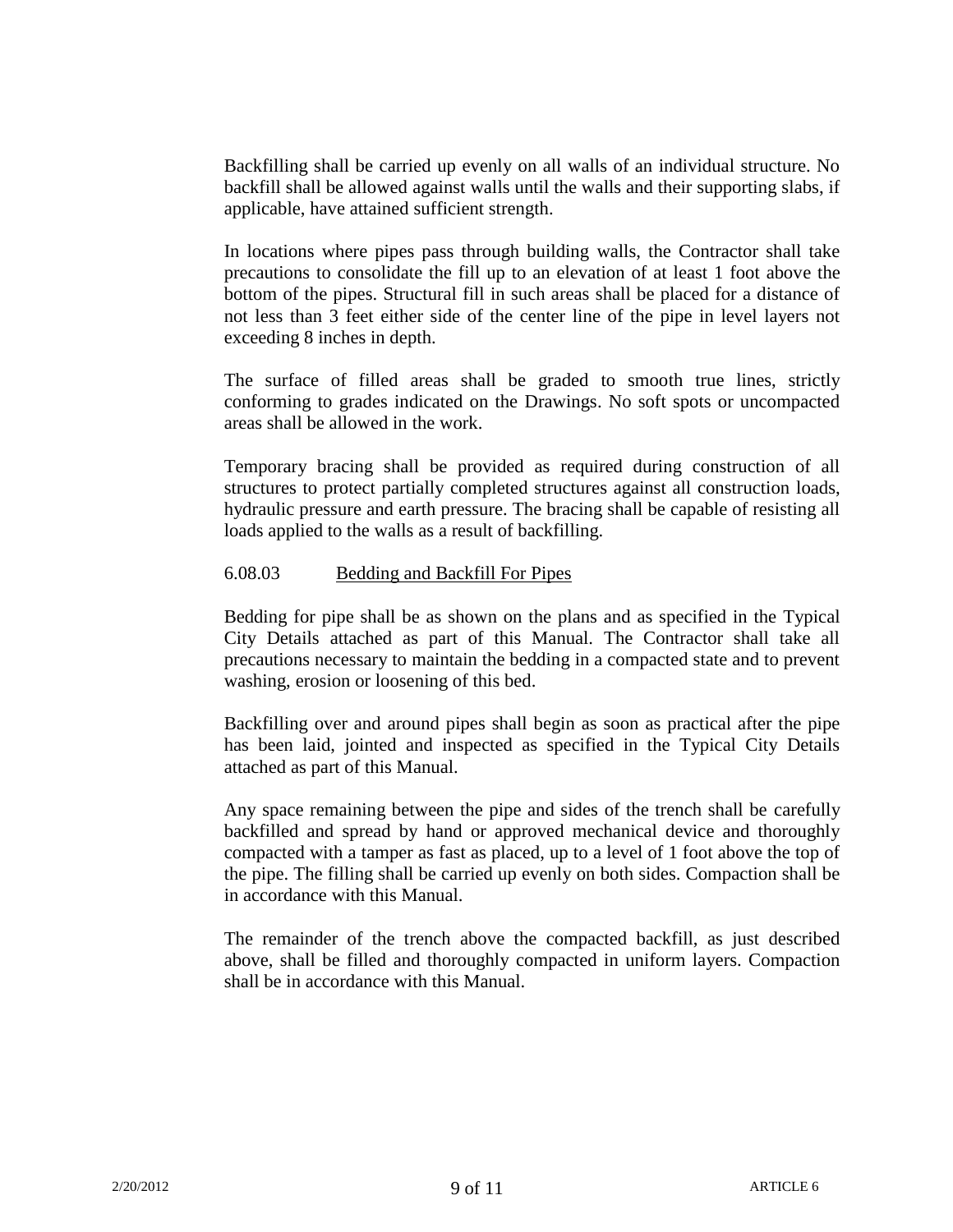# **Section 6.09 COMPACTION**

# 6.09.01 General

The Contractor shall control soil compaction during construction to provide the percentage of maximum density specified. The Contractor shall provide the City copies of all soils testing reports, prepared by a Geotechnical/Soils Engineer, demonstrating compliance with these Specifications.

When an existing trench bottom has a density less than that specified under these Specifications, the Contractor shall break up the trench bottom surface, pulverize, moisture-condition to the optimum moisture content, and compact to required depth and percentage of maximum density.

## 6.09.02 Percentage of Maximum Density Requirements

The CONTRACTOR shall control soil compaction during construction to provide the percentage of maximum density specified. When utility work is conducted within FDOT right-of-way or other governing municipality, the more stringent minimum density standards shall apply.

Fill or undisturbed soil from the bottom of the pipe trench to one foot above the pipe to the finished grade elevation shall be compacted to a minimum density of 98 percent of the maximum dry density as determined by AASHTO T-180 for all structural areas or right of way or easements with vehicular traffic on top of the pipe. Other non– structural areas may be compacted to a minimum density of 95% of maximum dry density as determined by AASHTO T-180.

# 6.09.03 Compaction Tests

One compaction test location shall be required for each 300 linear feet of pipe and for every 100 square feet of backfill around structures as a minimum. The City may determine that more compaction tests are required to certify the installation depending on field conditions. The locations of compaction tests within the trench shall be in conformance with the following schedule:

- A) One test at the spring line of the pipe.
- B) At least one test for each 12 inch layer of backfill within the pipe bedding zone for pipes 24 inches and larger.
- C) One test at an elevation of 1 foot above the top of the pipe.
- D) One test for each 2 feet of backfill placed from 1 foot above the top of the pipe to finished grade elevation.

If, based on the Geotechnical/Soils Engineer testing reports and inspection, fill which has been placed is below specified density, Contractor shall provide additional compaction and testing prior to commencing further construction.